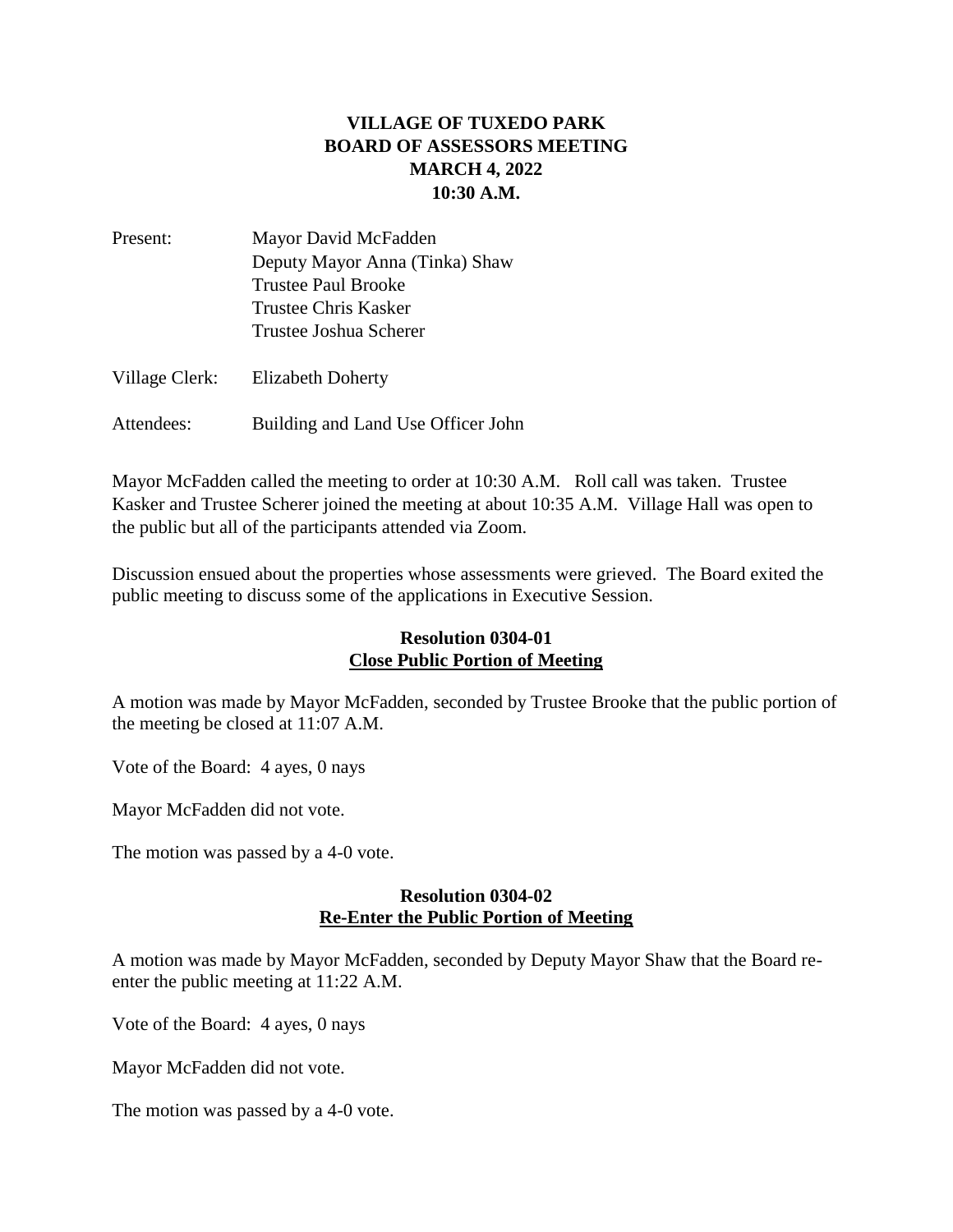On a motion made by Mayor McFadden and seconded by Deputy Mayor Shaw, the Board approve the proposed assessments as set forth below with respect to the following tax map numbers:

- 1. Gina Martin (Represented by Maegan Tosun of Aventine Properties) 15 Brook Road; Tax Map No. 103-1-1.1 Village Assessment: \$105,600 (Market Value \$731,809) Decision: No change
- 2. Joan Palazzola (Represented by Maegan Tosun of Aventine Properties) 2 Mountain Farm Road; Tax Map No. 103-1-41 Village Assessment: \$83,313 (Market Value \$577,360) Decision: No Change
- 3. Steve Hellman (Represented by Maegan Tosun of Aventine Properties) 104 East Lake Road; Tax Map No. 106-1-2.1 Village Assessment: \$513,375 (Market Value \$3,557,692) Decision: No Change
- 4. Barry Breeman (Represented by Maegan Tosun of Aventine Properties) 55 Mountain Farm Road; Tax Map No. 101-1-18 Village Assessment: \$144,203 (Market Value \$999,328) Decision: No Change
- 5. Glenn Young (Represented by Maegan Tosun Aventine Properties) 44 Tower Hill Road; Tax Map No. 107-1-11.1 Village Assessment: \$202,500 (Market Value \$1,403,326) Decision: No Change
- 6. The Tuxedo Club (Represented by William E. Sulzer, Esq.) 1 West Lake Road; Tax Map No. 107-1-2.2 Village Assessment: \$10,613 (Market Value \$73,548) Decision: No Change
- 7. The Tuxedo Club (Represented by William E. Sulzer, Esq.) 1 West Lake Road; Tax Map No. 107-1-3.2 Village Assessment: \$1,020,490 (Market Value \$7,072,003) Decision: No Change
- 8. The Tuxedo Club (Represented by William E. Sulzer, Esq.) 1 West Lake Road; Tax Map No. 104-1-47 Village Assessment: \$23,328 (Market Value \$161,663) Decision: No Change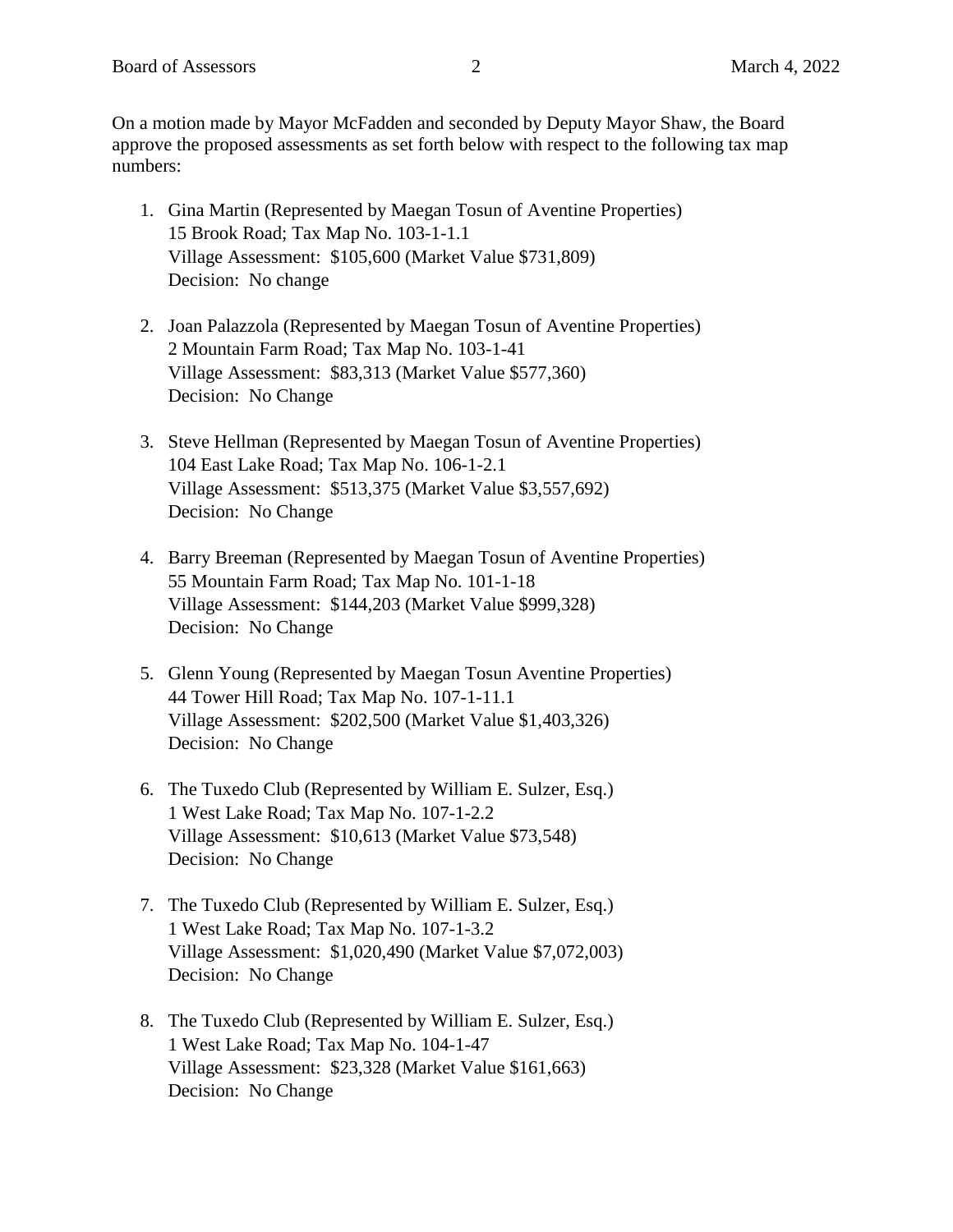- 9. Jack Perna, Marina S. Perna, Nikita S. Liamzine 4 Centennial Court Tax Map No. 107-1-113 Village Assessment: \$37,135 (Market Value \$257,346) Decision: Assessment: \$185,000
- 10. Genesis Real Estate Partners LLC (Represented by AAA Property Tax Appeal) 116 Tower Hill Road Tax Map No. 106-1-18 Village Assessment: \$288,600 (Market Value \$2,000,000) Decision: No Change
- 11. Charles Myers (Submitted by AAA Property Tax Appeal) 25 Tower Hill Road Tax Map No. 107-1-14.2 Village Assessment: \$450,216 (Market Value \$3,120,000) Decision: Assessment: \$2,250,000 with a note that the project is not complete and that the Board of Assessors must review the valuation in January 2023.

Vote of the Board: 4 ayes, 0 nays

Mayor McFadden did not vote.

The motion was passed by a 4-0 vote.

Following that a motion was made by Mayor McFadden, seconded by Deputy Mayor Shaw that the Board approve the proposed assessment of the following tax map number:

1. Said and Karen Haidar (Represented by AAA Property Tax Appeal) 119 Turtle Road Tax Map No. 103-1-5 Village Assessment: \$858,585 (Market Value \$5,950,000) Decision: No Change

Vote of the Board: 3 ayes, 1 nay (Trustee Kasker)

Mayor McFadden did not vote

The motion was passed by a 3-1 vote.

Trustee Kasker left the meeting at 11:24 A.M.

## **Adjournment**

A motion was made by Mayor McFadden, seconded by Trustee Scherer that the meeting be adjourned at 11:25 A.M.